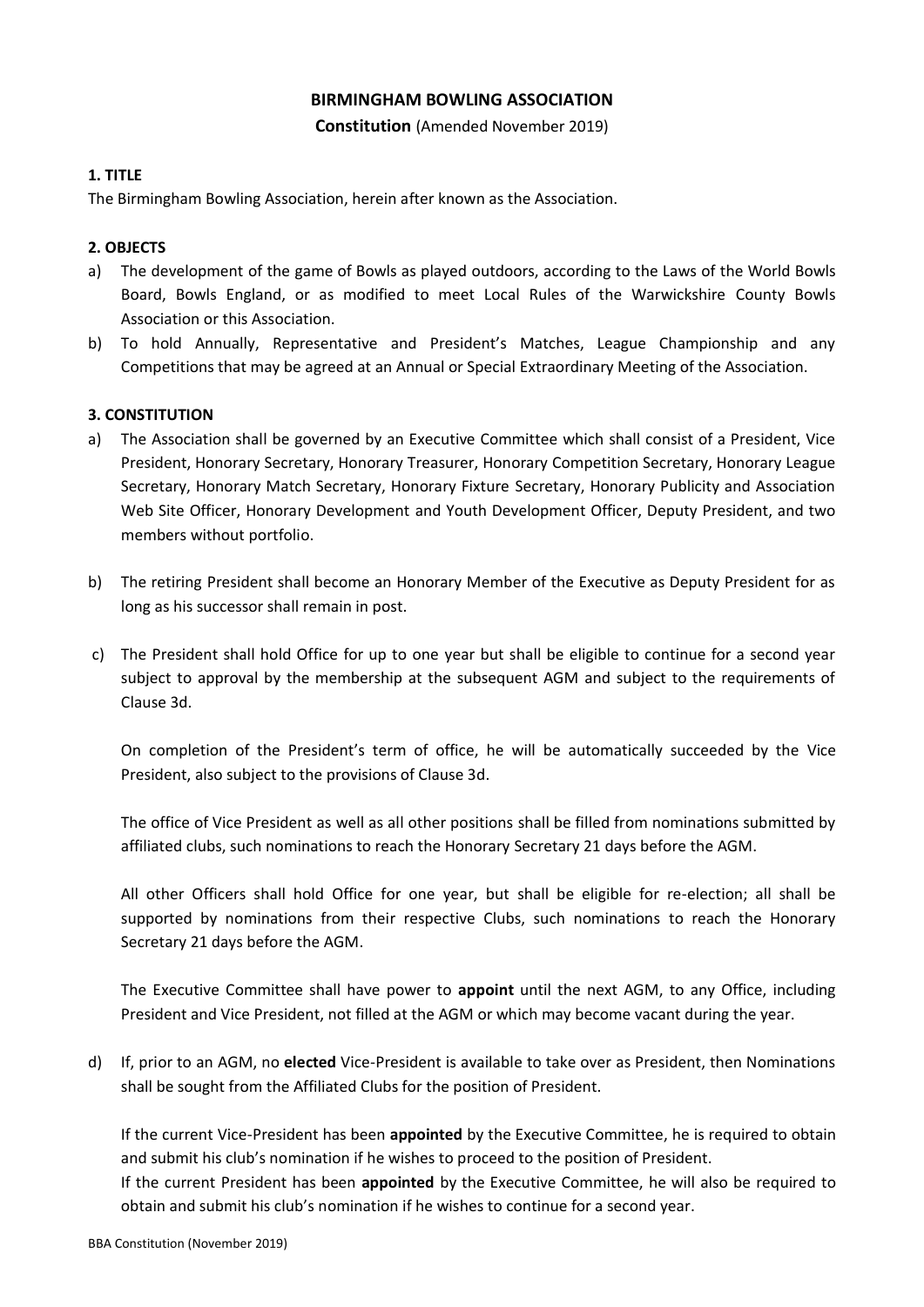## **4. MEMBERSHIP**

Membership shall be open to all clubs in the Area, who play the game of level green bowls, provided that such clubs possess a green that comply with the Association and are affiliated to the Warwickshire County Bowls Association and Bowls England.

### **5. MEETINGS**

The ANNUAL GENERAL MEETING of the Association shall be held before the end of the calendar year.

It will be the duty of the Honorary Secretary to call a SPECIAL EXTRAORDINARY MEETING of the Association, within fourteen days of any requisition to that effect, signed by the Executive Committee or by Delegates from TWO or more clubs in Membership. Such requisition must be made in writing and must state in FULL the nature of the business to be discussed at such meeting. Only such business will be discussed.

It shall be the duty of the Honorary Secretary to call DELEGATES BUSINESS MEETINGS of the Association, at least TWICE annually, to consider any matters pertaining to the welfare or workings of the Association.

Each club within the Association may nominate TWO Delegates to attend and vote at these meetings. The Chair will have the casting vote if one is required.

The Executive Committee will meet at least three times each year. Five members shall form a quorum.

### **6. FEES and SUBSCRIPTIONS**

Every club in Membership shall pay the Annual Subscription as proposed by the Executive and agreed at the Annual General Meeting. The subscription will cover a calendar year (i.e. January to December).

Each club entering the League Championship will pay an agreed fee for each team entered.

The Executive Committee will propose the level of entry fee for all Association competitions, to be agreed by the membership at the Annual General Meeting.

### **7. BLAZER BADGES**

An Association Badge will be awarded to any player who has played FOUR representative games for the Association, over a period of at least TWO years, against other Associations. Any other games will not qualify towards the awarding of a Badge.

#### **8. VOTING**

At ANNUAL or SPECIAL EXTRAORDINARY MEETINGS, the TWO nominated Club Delegates will each have a SINGLE VOTE.

In addition, the President, or in his absence the Vice President, shall have the casting vote if one is required.

A majority vote shall be sufficient to carry a proposal. However, if a proposal is made to alter the CONSTITUTION or OBJECTS of the Association, to become operative such a proposal shall require a TWO-THIRDS majority of the Delegate members present at the Annual or Special Extraordinary Meeting of the Association.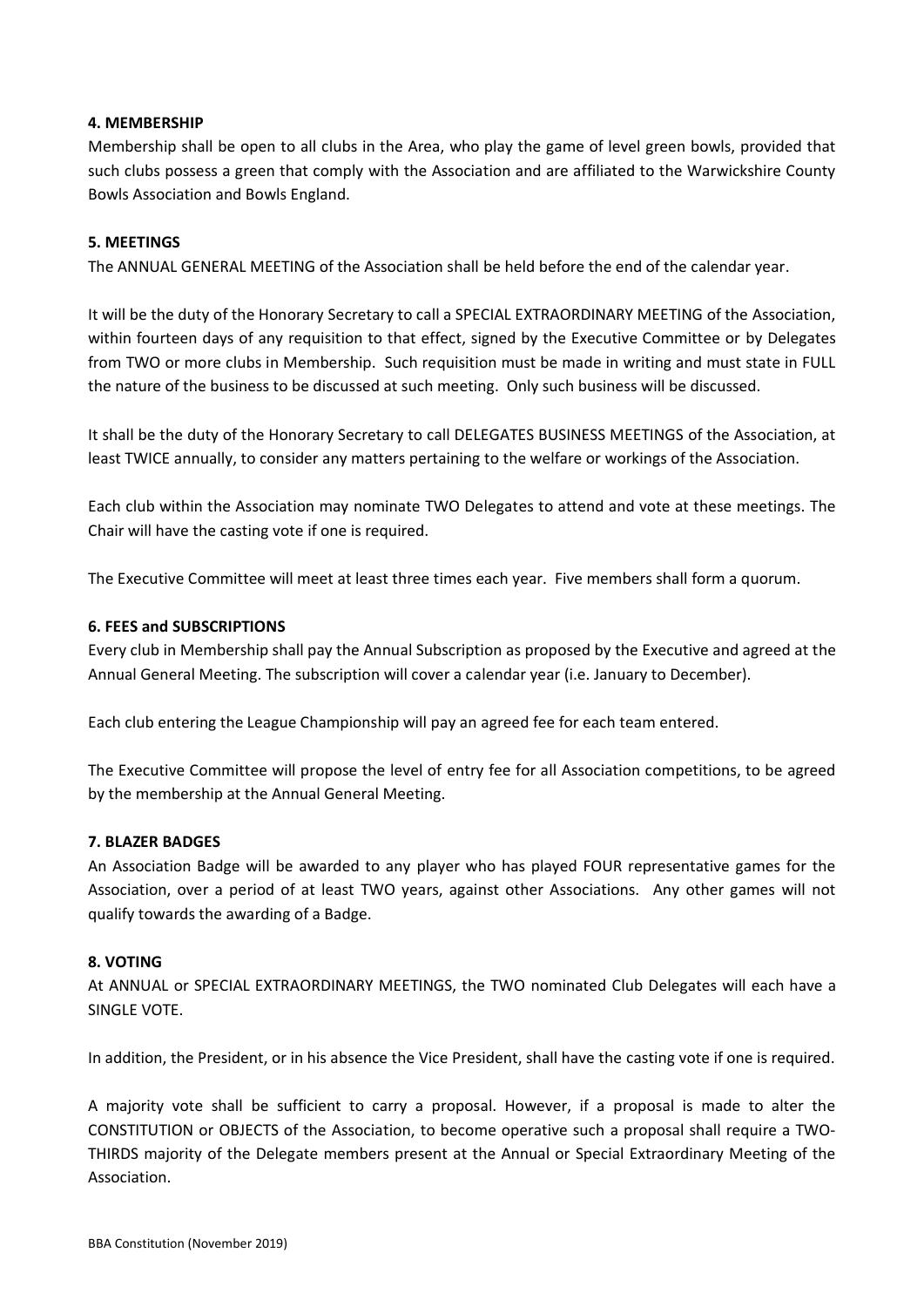## **9. COMPETITIONS**

All Competitions shall be played in accordance with the Laws of World Bowls Board, Bowls England, or Local Rules as determined by the County Association and this Association (sanctioned at a General Meeting).

An Entry Form will be issued in March of each year, returned to the Competition Secretary by the specified date with all entry fees. The draw will take place in May of each year and the Competition Programme will be published and issued prior to the commencement of the Championships to each club's point of contact.

Competitions will be played on or by the specified dates. Games can be played prior to the date, but not after the published date. Failure to comply with these conditions will mean that the entrant will be disqualified from that competition.

All players must be capable of playing in the Semi-Finals and Finals, on the dates specified by the Competition Secretary, or withdraw from the competition by the Quarter-Finals stages. Failure to comply with this requirement will lead to disqualification from that competition in the following year.

The venues for Semi-Finals rounds will be DRAWN prior to the competition draw. W.G. Walker Trophy Semi-Finals venues will be played on a selected NEUTRAL green once the participants are known.

The Finals of all Competitions will be played on a specified weekend in September of each year.

The Association Finals shall be played in ALTERNATIVE years at the President's Home Club and/or the Home Club of the BDWBA President, provided that the green is approved and suitable at the time of the Finals.

## **10. HONORARY LIFE MEMBERSHIP**

The Association will confirm the grade of Honorary Life Membership, to:

- a) All Deputy Presidents upon completion of their duties
- b) Any Member of the Association who has served the Association over a period of time but does not qualify as described in a) above.

## **11. DISSOLUTION of the ASSOCIATION**

- a) If at any general meeting of the Association, a resolution is passed calling for the dissolution of the Association, the Honorary Secretary shall convene a Special Extraordinary Meeting of the Association, to be held not less than one month thereafter, to discuss and vote on the resolution.
- b) If at that Special Extraordinary Meeting, the resolution is carried by at least TWO-THIRDS of the Delegate Members present at the Meeting, the Executive Committee shall thereupon, or at such date as shall have been specified in the resolution, proceed to realise the assets of the Association and discharge all of the Debts and Liabilities of the Association.
- c) After discharging all Debts and Liabilities of the Association, the remaining assets shall not be distributed to any Officer or club in Membership, but shall be donated or transferred to some Voluntary Organisation, having objectives similar to those of the Association (i.e. a Charity or Local Sports Bodies to further sport in general)